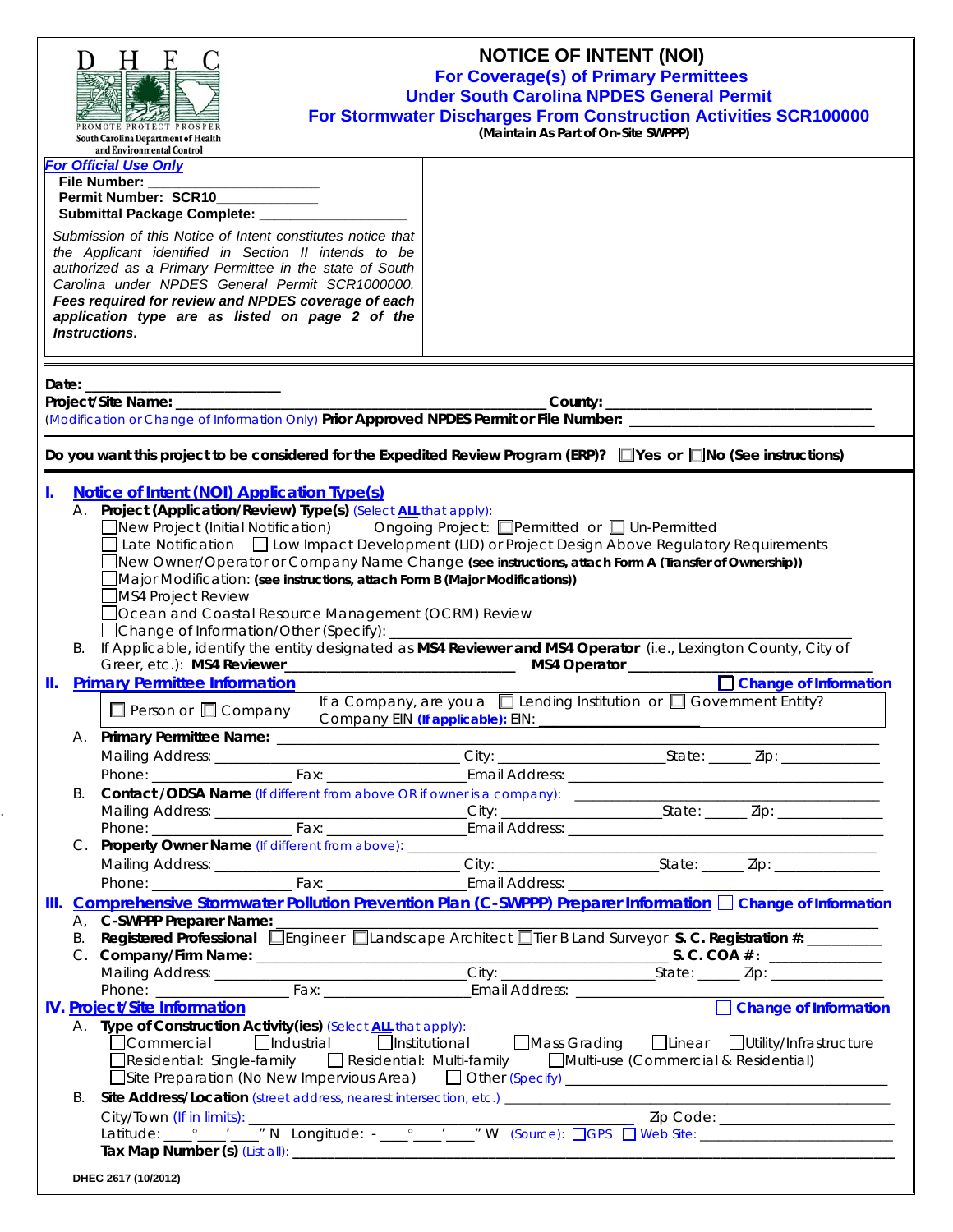| D.         | Is this site located on <b>Indian Land</b> ? $\Box$ Yes $\Box$ No                                                                                                                                                                                                                                                                        |                             |                               |                                                 |                                                             |
|------------|------------------------------------------------------------------------------------------------------------------------------------------------------------------------------------------------------------------------------------------------------------------------------------------------------------------------------------------|-----------------------------|-------------------------------|-------------------------------------------------|-------------------------------------------------------------|
| Ε.         |                                                                                                                                                                                                                                                                                                                                          |                             |                               |                                                 |                                                             |
| F.         | Modification Only: (nearest tenth of an acre): Disturbed Area: Current (Approved) Area: _______                                                                                                                                                                                                                                          |                             |                               |                                                 |                                                             |
|            | Disturbed Area Change (Increase Only): __________________ Total Disturbed Area (After Change): ________                                                                                                                                                                                                                                  |                             |                               |                                                 |                                                             |
| G.         | Is this project part of a Larger Common Plan for Development or Sale (LCP)? $\square$ Yes $\square$ No                                                                                                                                                                                                                                   |                             |                               |                                                 |                                                             |
|            |                                                                                                                                                                                                                                                                                                                                          |                             |                               |                                                 |                                                             |
| H. .<br>I. | Any Flooding Problems exist downstream of or adjacent to this site? [T]Yes T]No (If yes, provide detailed description of<br>flooding problems and applicable floodway/flood zone information in the C-SWPPP).<br>Active S.C. DHEC Warning Notice, Notice to Comply or Notice of Violation for this site or LCP? Nes                      |                             |                               |                                                 |                                                             |
| J.         | List Relevant State and Federal Environmental Permits or Approvals applied for or obtained for this site (e.g., RCRA,<br>USACOE, Nationwide, etc.). If None, list None.                                                                                                                                                                  |                             |                               |                                                 |                                                             |
| К.         | Any Waiver(s)/Variances/Exceptions Requested for this Project? (If yes, identify below and include Waiver Request and<br>Justifications in the C-SWPPP for each proposed request).                                                                                                                                                       |                             |                               |                                                 |                                                             |
|            | 1. Small Construction Activity Waiver(s) From NPDES permitting (Section 1.4 & Appendix B)? If Yes No<br>If yes, Identify requested waiver:<br>Rainfall Erosivity Waiver II TMDL Waiver II Equivalent Analysis Waiver                                                                                                                     |                             |                               |                                                 |                                                             |
|            | 2. Detention Waiver (72-302(B)? I Yes No 3. Other (Specify): 2. Detention Waiver (72-302(B)? I Yes No 3. Other (Specify):                                                                                                                                                                                                                |                             |                               |                                                 |                                                             |
|            | V. Waterbody Information (Attach additional sheet(s) as needed)                                                                                                                                                                                                                                                                          |                             |                               |                                                 | Change of Information                                       |
|            | A. Receiving Waterbody(s) (RWB) Information (List the nearest and next nearest receiving waterbodies to which the sites                                                                                                                                                                                                                  |                             |                               |                                                 |                                                             |
|            | stormwater discharges will drain. If stormwater discharges drain to multiple waterbodies, list all such waterbodies).                                                                                                                                                                                                                    |                             |                               |                                                 |                                                             |
|            | 1. Name of Receiving Waterbodies (RWB)                                                                                                                                                                                                                                                                                                   |                             |                               | 2. Distance to<br>RWB (feet)                    | 3. Classification of<br><b>RWB</b>                          |
|            |                                                                                                                                                                                                                                                                                                                                          |                             |                               |                                                 |                                                             |
|            |                                                                                                                                                                                                                                                                                                                                          |                             |                               |                                                 |                                                             |
|            | c. Coastal Zone ONLY: Coastal Receiving Water (CRW): ____________________                                                                                                                                                                                                                                                                |                             |                               |                                                 | Not Applicable                                              |
|            |                                                                                                                                                                                                                                                                                                                                          |                             |                               |                                                 |                                                             |
|            | B. Waters of the U.S. / State Information (Attach additional sheet(s) as needed)                                                                                                                                                                                                                                                         |                             |                               |                                                 |                                                             |
|            | Waters of the U.S./ State                                                                                                                                                                                                                                                                                                                | 1. On the site?             | 2. Delineated/<br>Identified? | 3. Impacts?                                     | 4. Amount of impacts                                        |
|            | a. Jurisdictional wetlands                                                                                                                                                                                                                                                                                                               | $\Box$ Yes $\Box$ No        | $\square$ Yes $\square$ No    | $\Box$ Yes $\Box$ No                            | Ac                                                          |
|            | b. Non-jurisdictional wetlands                                                                                                                                                                                                                                                                                                           | $\Box$ Yes $\Box$ No        | $\square$ Yes $\square$ No    | $\Box$ Yes $\Box$ No                            | Ac                                                          |
|            |                                                                                                                                                                                                                                                                                                                                          | $\square$ Yes $\square$ No  | $\Box$ Yes $\Box$ No          | $\square$ Yes $\square$ No                      | Ac<br>Feet                                                  |
|            | d. Coastal Zone ONLY: Direct Critical Area                                                                                                                                                                                                                                                                                               | $\square$ Yes $\square$ No  | $\square$ Yes $\square$ No    | $\square$ Yes $\square$ No                      | Ac<br>Feet                                                  |
|            | 5. If yes for impacts in B.3, describe each impact and activity, and list all permits (e.g., USACOE Nationwide Permit, DHEC<br>General Permit) and certifications that have been applied for or obtained for each impact:                                                                                                                |                             |                               |                                                 |                                                             |
|            | C. S.C. Navigable Waters (SCNW) Information (Section 2.6.5) The Department will address any issues related to State Navigable<br>Waters' Program under SC Regulation 19-450 during the review of the C-SWPPP for activities that will <b>NOT</b> require a 404 permit or a 401<br>certification. (Attach additional sheet(s) as needed). |                             |                               |                                                 |                                                             |
|            | 1. Are S. C. Navigable Waters (SCNW) on the site: Ves 0 No                                                                                                                                                                                                                                                                               |                             |                               |                                                 |                                                             |
|            | If no, do not complete this question. Proceed to Section D (Impaired Waterbodies).<br>a.<br>b. If yes, provide the name of S.C. Navigable Waters (SCNW) on the site:                                                                                                                                                                     |                             |                               |                                                 |                                                             |
|            | 2. If yes for C.1, will construction activities cross over or occur in, under, or thru the SCNW? U'ves U No<br>If yes, describe SCNW activities (e.g., road crossing, sub-aqueous utility line, temporary or permanent structures, etc.) and<br>proceed to Section C.3:                                                                  |                             |                               |                                                 |                                                             |
|            | 3. Identify permits providing coverage of SCNW activities proposed for your site. If NONE, list none.                                                                                                                                                                                                                                    |                             |                               |                                                 |                                                             |
|            | <b>Permits/Certifications</b>                                                                                                                                                                                                                                                                                                            | Permit or Certification No. |                               | <b>Corresponding Covered SCNW Activity(ies)</b> |                                                             |
|            | a. DHEC General/ Other DHEC Permit                                                                                                                                                                                                                                                                                                       |                             |                               |                                                 |                                                             |
|            | b. USACOE 404 Permit or 401<br>Certification                                                                                                                                                                                                                                                                                             |                             |                               |                                                 |                                                             |
|            | c. SCNW Permit<br>If applied for or issued, identify Date                                                                                                                                                                                                                                                                                |                             |                               |                                                 | $\Box$ All Activities or $\Box$ Some Activities (Describe): |
|            | applied for or issued:                                                                                                                                                                                                                                                                                                                   |                             |                               |                                                 |                                                             |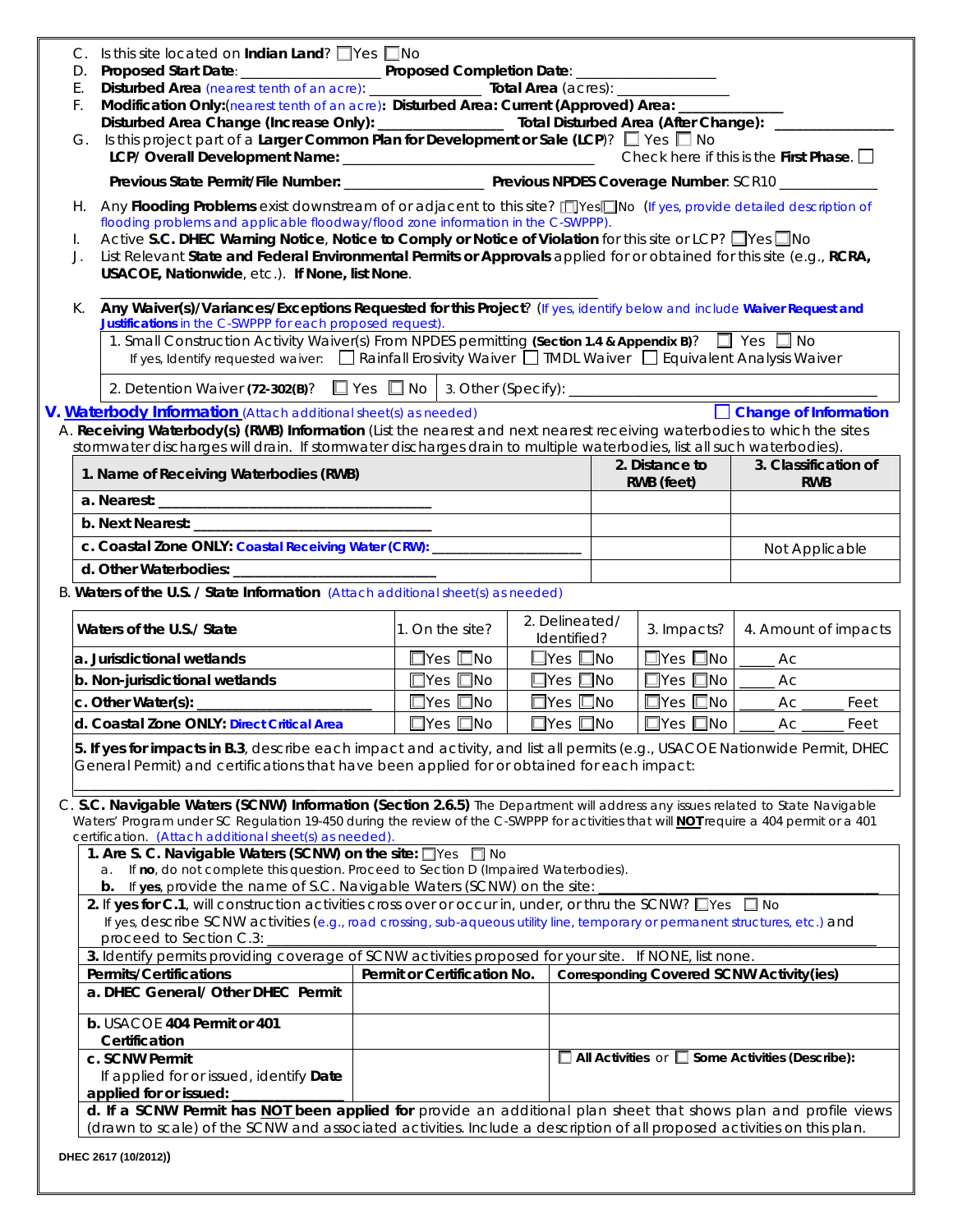| 1. 303(d) Listed Impaired Waterbodies                                                                                                                                                                     |                                                                                                                                                                                |                                                                                                   |                                                                                                            |                                                                                         |                                                                                                                                      |
|-----------------------------------------------------------------------------------------------------------------------------------------------------------------------------------------------------------|--------------------------------------------------------------------------------------------------------------------------------------------------------------------------------|---------------------------------------------------------------------------------------------------|------------------------------------------------------------------------------------------------------------|-----------------------------------------------------------------------------------------|--------------------------------------------------------------------------------------------------------------------------------------|
| a. Name of Nearest DHEC Water Quality Monitoring<br><b>Stations (WQMS)(s)</b> that receives stormwater from<br>your construction site and/or thru an MS4 and the<br>Name of the Corresponding Waterbody?  |                                                                                                                                                                                | $b.$ Is this $WQMS(s)$<br>listed on the most<br>current 303(d) List? If<br>No, proceed to         | c. List the<br>pollutant(s)<br>identified as<br>"CAUSES" of                                                | d. Will any<br>pollutants causing<br>the impairment be<br>present in your               | e. If yes for d,<br>list the "USE<br><b>SUPPORT"</b><br>impairment(s)                                                                |
| <b>Nearest DHEC WQMS(s)</b>                                                                                                                                                                               | Corresponding<br>Waterbody                                                                                                                                                     | Section 2 of this table.<br>If Yes, complete items<br>c thru f.                                   | the<br>impairment                                                                                          | site's construction<br>stormwater<br>discharges?                                        | affected by the<br>pollutant(s)<br>identified in c.                                                                                  |
|                                                                                                                                                                                                           |                                                                                                                                                                                | $\Box$ Yes<br>□ No<br>$\Box$ Yes<br><b>No</b><br>$\Box$ Yes<br><b>No</b>                          |                                                                                                            | П<br>$\Box$ Yes<br><b>No</b><br>$\Box$ No<br>$\Box$ Yes<br>$\Box$ Yes<br>□<br><b>No</b> |                                                                                                                                      |
|                                                                                                                                                                                                           | f. If yes for d above, will use of the BMPs proposed for your project ensure the site's discharges will NOT contribute to or                                                   |                                                                                                   |                                                                                                            |                                                                                         |                                                                                                                                      |
| cause further WQS violations for the impairment(s) listed in $c$ ? $\Box$ Yes $\Box$ No<br>(NOTE: If no for f, this site is NOT eligible for coverage under the CGP). See Instructions.                   |                                                                                                                                                                                |                                                                                                   |                                                                                                            |                                                                                         |                                                                                                                                      |
| 2. TMDL Impaired Waterbodies<br>a. Name of <b>Nearest DHEC</b><br><b>Water Quality Monitoring</b><br>Stations (WQMS)(s) that<br>receives stormwater from<br>your construction site and/or<br>thru an MS4? | b. Has a TMDL(s) been<br>developed for this<br>WQMS(s)?<br>If No, identify as such<br>below and proceed to<br>Section VI. If Yes.<br>complete items c thru f<br>of this table. | c. If yes for b,<br>what pollutants<br>are listed as<br>"CAUSES" or<br>causing the<br>impairment? | d. If yes for b, has<br>the standard been<br>"ATTAINED" or "<br>Fully Supported" for<br>the impairment(s)? | discharges?                                                                             | e. If no for d (Not Attained),<br>will any pollutants causing the<br>impairment be present in your<br>site's construction stormwater |
|                                                                                                                                                                                                           | $\Box$ Yes<br><b>No</b><br><b>No</b><br>$\Box$ Yes                                                                                                                             |                                                                                                   | $\blacksquare$ No<br>$\Box$ Yes<br>□<br><b>No</b><br>$\Box$ Yes                                            | $\Box$ Yes<br>$\Box$ No<br>$\Box$ Yes<br>⊟ No                                           |                                                                                                                                      |

**VI. Signatures and Certifications** DO **NOT** SIGN IN BLACK INK**! Read the Certifications below (in entirety). Provide date, printed name, and signatures below**. If you are a **New Owner/Operator**, as Primary Permittee you must also sign and date the applicable Comprehensive SWPPP Acceptance & Compliance Agreement below.

*C-SWPPP PREPARER:* "One copy of the C-SWPPP, all specifications and supporting calculations, forms, and reports are herewith submitted and made a part of this application. I have placed my signature and seal on the design documents submitted signifying that I accept responsibility for the design of the system. Further, I certify to the best of my knowledge and belief that the design is consistent with the requirements of Title 48, Chapter 14 of the Code of Laws of SC, 1976 as amended, pursuant to Regulation 72-300 et seq. (if applicable), and in accordance with the terms and conditions of SCR100000." **(This should be the person identified in Section III).** 

#### **Printed Name of C-SWPPP Preparer Signature of C-SWPPP Preparer S. C. Registration #**

# **\_\_\_\_\_\_\_\_\_\_\_\_\_\_\_\_\_\_\_\_\_\_\_\_\_\_\_\_\_\_\_\_\_ \_\_\_\_\_\_\_\_\_\_\_\_\_\_\_\_\_\_\_\_\_\_\_\_\_\_\_\_ \_\_\_\_\_\_\_\_\_\_\_\_\_\_\_\_\_\_\_\_\_\_\_\_\_\_\_\_\_\_**

**PRIMARY PERMITTEE:** "I or I (on behalf of my company and its contractors and agents), as the case may be, certify under penalty of law that this document and all attachments were prepared under my direction or supervision in accordance with a system designed to assure that qualified personnel properly gather and evaluate the information submitted. Based on my inquiry of the person or persons who manage the system, or those persons directly responsible for gathering the information, the information submitted is, to the best of my knowledge and belief, true, accurate, and complete. I understand that DHEC enforcement actions may be taken if the terms and conditions of the C-SWPPP are not met and I am aware that there are significant penalties for submitting false information, including the possibility of fine and imprisonment for knowing violations."

"I or I (on behalf of my company and its contractors and agents), as the case may be, also hereby certify that all land-disturbing construction and associated activity pertaining to this site shall be accomplished pursuant to and in keeping with the terms and conditions of the approved plans and SCR100000. I also certify that a responsible person will be assigned to the project for day-to-day control. I hereby grant authorization to the to S. C. Department of Health and Environmental Control (DHEC) and/or the local implementing agency the right of access to the site at all times for the purpose of on site inspections during the course of construction and to perform maintenance inspections following the completion of the land-disturbing activity." **(See Section 122.22 of S.C. Reg. 61-9 for signatory authority information.)** Having understood the above information, I am signing this certification as Primary Permittee to the aforementioned NPDES general permit."

**\_\_\_\_\_\_\_\_\_\_\_\_\_\_\_\_\_\_\_\_\_\_\_\_\_\_\_\_\_\_\_\_\_\_\_\_\_\_\_ \_\_\_\_\_\_\_\_\_\_\_\_\_\_\_\_\_\_\_\_\_\_\_\_\_\_\_\_\_\_\_\_\_\_\_\_\_\_**

**Printed Name of Primary Permittee Title/Position** 

**Signature of Primary Permittee Date Signed Date Signed Primary Permittee Accord Primary Primary Primary Primary Primary Primary Primary Primary Primary Primary Primary Primary Primary Primary Primary Primary Primary Prima** 

**\_\_\_\_\_\_\_\_\_\_\_\_\_\_\_\_\_\_\_\_\_\_\_\_\_\_\_\_\_\_\_\_\_\_\_\_\_\_\_\_\_ \_\_\_\_\_\_\_\_\_\_\_\_\_\_\_\_\_\_\_\_\_\_\_\_\_\_\_\_\_\_\_\_\_\_\_\_\_\_\_\_\_\_** 

**DHEC 2617 (10/2012)**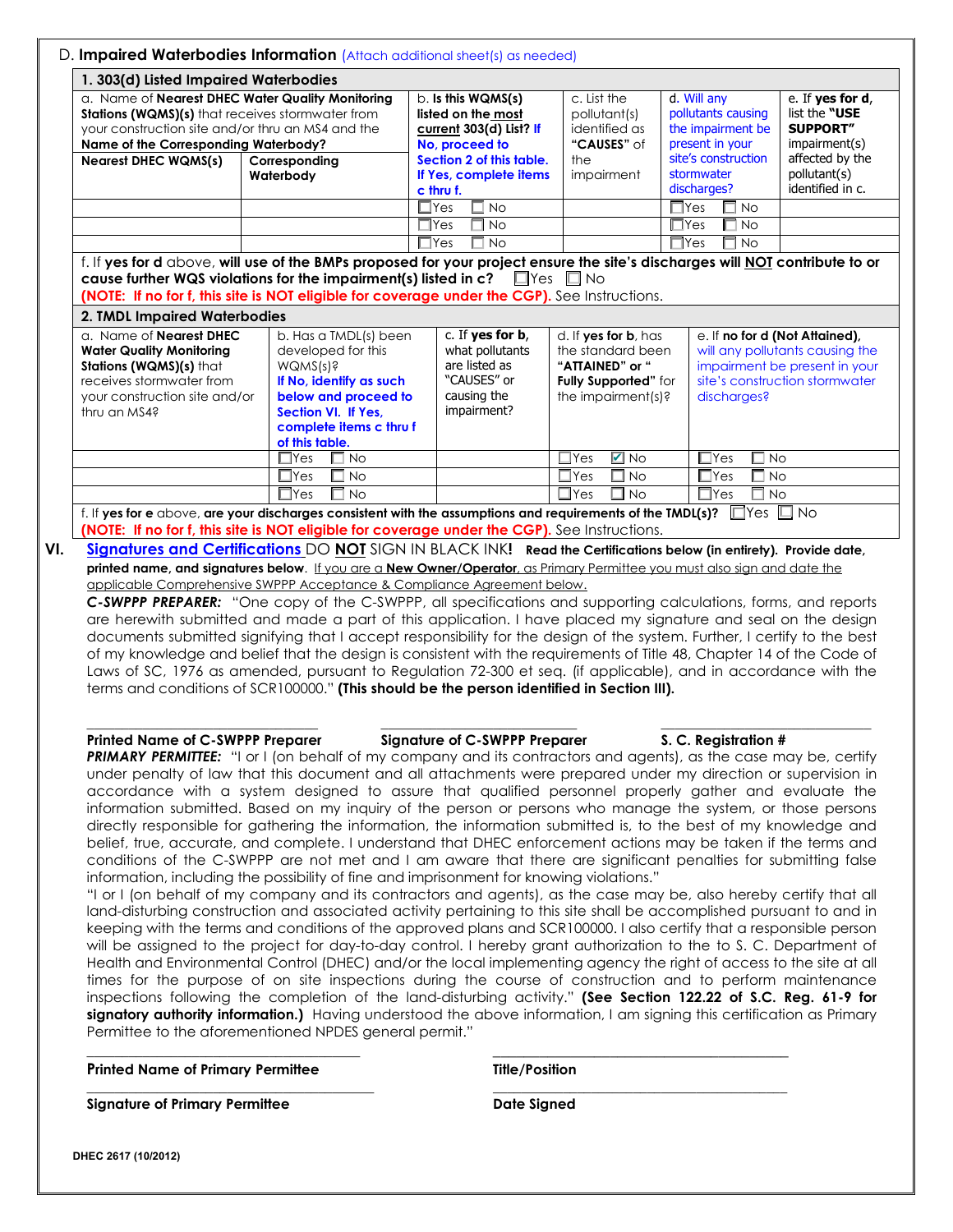# **NPDES CGP FEE SCHEDULE A**

#### **(All Counties EXCEPT Beaufort, Berkeley, Charleston, Colleton, Dorchester, Georgetown, Horry, and Jasper)**

The schedule should be attached to DHEC Form 2617. Do not send payment in window envelope. **DO NOT MAIL CASH**. DHEC will notify the Project Owner/ Operator if the submitted check or credit card payment cannot be processed. **The review clock will start when acceptable payment is received.**

| 1. Identify $(\sqrt{ } )$ the Project Review Type(s)<br>Enter NPDES Coverage Fee of \$125 in the right-hand column if any of the following project/review<br>types apply to this application. Proceed to Item 2.                                                                                                                                                                                                                 | $(\vee)$ | <b>NPDES</b><br><b>Coverage Fee</b> |
|----------------------------------------------------------------------------------------------------------------------------------------------------------------------------------------------------------------------------------------------------------------------------------------------------------------------------------------------------------------------------------------------------------------------------------|----------|-------------------------------------|
| a. Project or LCP (Item IV.G) that will ultimately disturb one (1) acre or more<br>Note: If your project will ultimately disturb less than one (1) acre AND is NOT a part of a Larger<br>Common Plan, coverage under SCR100000 is not required; see<br>http://www.scdhec.gov/administration/library/d-2628.pdf (Notification Form for Sites Disturbing<br>Less Than 1-Acre Not Part of a Larger Common Plan, Non-Coastal County" |          | nn                                  |
| b. New Owner/Operator (Transfer of Ownership)/Company Name Change<br>(\$125 NPDES Coverage fee is required by the Department for Transfers of Ownership and Company Name Changes)                                                                                                                                                                                                                                                |          |                                     |
| c. Unpermitted Ongoing Project or Late Notification                                                                                                                                                                                                                                                                                                                                                                              |          |                                     |
| d. MS4 Project Review (Item I.A and I.B) (\$125 payable to Department thru MS4 Reviewer)                                                                                                                                                                                                                                                                                                                                         |          |                                     |
| e. Other (Specify):                                                                                                                                                                                                                                                                                                                                                                                                              |          |                                     |

| 2. Determine the <b>Project Review Fees</b> (Review fees cannot exceed \$2000 for a project)                                                   |                            |                            |  |  |
|------------------------------------------------------------------------------------------------------------------------------------------------|----------------------------|----------------------------|--|--|
| PROJECT OR LCP THAT WILL ULTIMATELY DISTRUB ONE (1) ACRE OR MORE                                                                               | <b>N</b>                   | <b>Review Fees</b>         |  |  |
| a. Enter the disturbed area (Item IV.E) for this project. Proceed to Items 2.b and 2.c.                                                        |                            | (Nearest tenth of an acre) |  |  |
| b. Will this project or LCP (Item IV.G) ultimately disturb more than 1.0 acres                                                                 | $\square$ Yes $\square$ No |                            |  |  |
| c. Is this project exempt from S. C. Reg. 72-300 et seq.?                                                                                      | $\square$ Yes $\square$ No |                            |  |  |
| 1. If this project will not ultimately disturb more than 1.0 acre, and is not part of an LCP, your project is automatically covered under this |                            |                            |  |  |
| permit and the NPDES coverage fee and review fee are not required. See the BOW-SPWS for "Less Than 1-Acre of Land Disturbance - Non-           |                            |                            |  |  |
| Coastal Counties".                                                                                                                             |                            |                            |  |  |
| 2. If this project will ultimately disturb more than 1.0 acre, proceed to Item 2.d.                                                            |                            |                            |  |  |
| d. Enter the project review fees (based on \$100/disturbed area) in the right-hand column.                                                     |                            |                            |  |  |
| (Multiply the disturbed area (Item 2.a) by \$100/disturbed area). If the disturbed area for this project (Item                                 |                            | n                          |  |  |
| 2.a.) totals 20.0 acres or more, enter \$2000 in the right-hand column. Review fees cannot exceed \$2000 for a project.                        |                            |                            |  |  |
|                                                                                                                                                |                            |                            |  |  |

**3. Total Required Fees Add the values in the right-hand columns of Items 1 and 2.d. Proceed to Item 4. (The Department will not review this project until all required fees are received).** (The Department will not review this project until all required fees are received).

#### **4. Identify the Method of Payment:**

#### **Payment by Check:**

Attach a **signed and dated check payable to S.C. DHEC** to the **front** of this Fee Schedule. Please note that all checks must be **less than 30 days old** and must be for the **entire required fees**.

#### **Payment by Credit Card: (Check here if you wish to pay via credit card using the on-line payment system).**

The Department will contact you to provide instructions and the invoice number necessary for online payment. Please provide an e-mail address where the invoice number may be sent:

For official use only: **Invoice Number** 

**DHEC 2617 (10/2012)**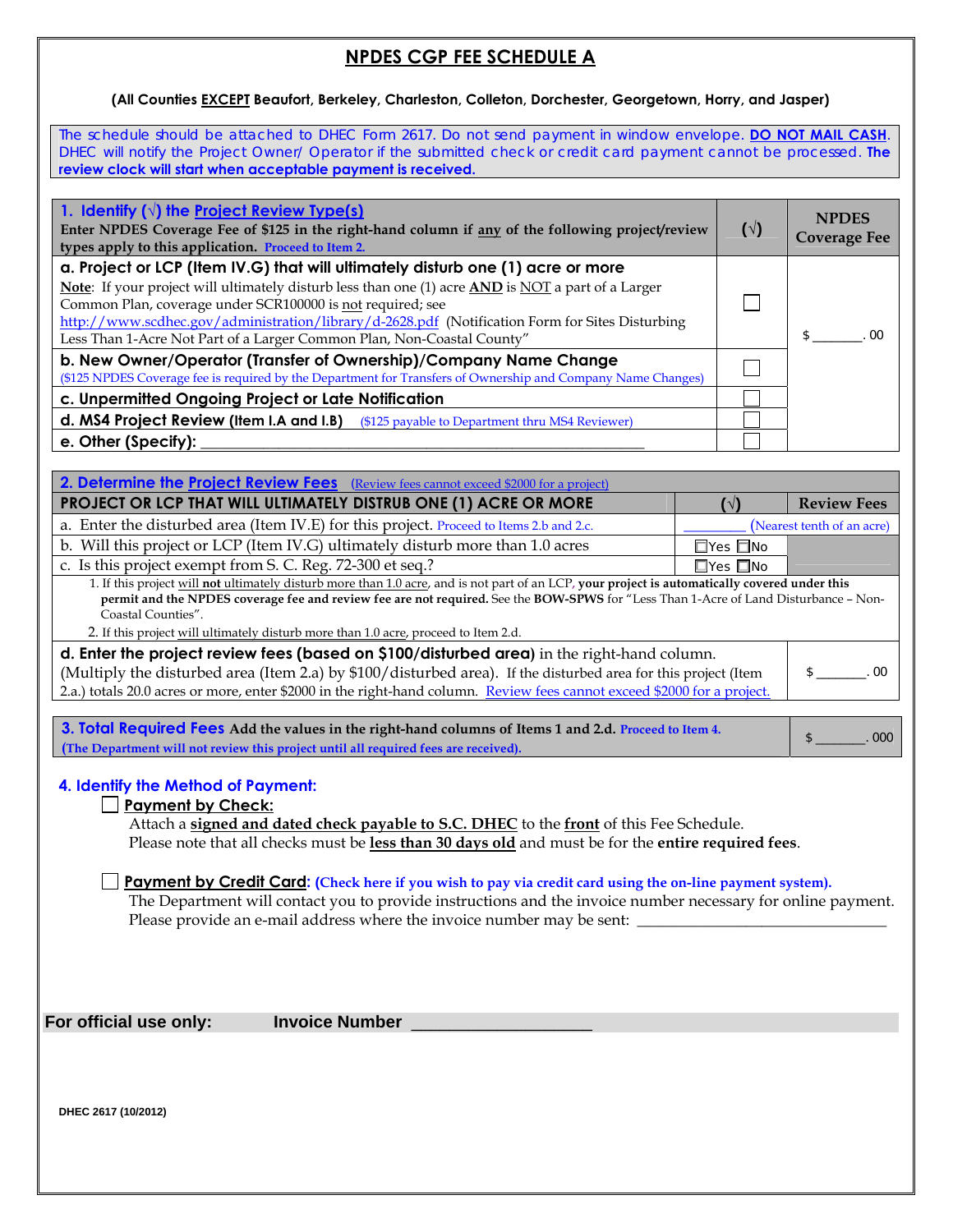# **NPDES CGP FEE SCHEDULE B**

| (ONLY for Beaufort, Berkeley, Charleston, Colleton, Dorchester, Georgetown, Horry, and Jasper Counties) |
|---------------------------------------------------------------------------------------------------------|
| Submit payment for NPDES Coverage fees only to DHEC.                                                    |

| Submit payment for NPDES Coverage rees only to DHEC.<br>The schedule should be attached to DHEC Form 2617. Do not send payment in window envelope. DO NOT MAIL CASH. DHEC will notify                                                                                                                                                                                                                                                  |                            |              |                            |
|----------------------------------------------------------------------------------------------------------------------------------------------------------------------------------------------------------------------------------------------------------------------------------------------------------------------------------------------------------------------------------------------------------------------------------------|----------------------------|--------------|----------------------------|
| the Project Owner/ Operator if the check or credit card payment cannot be processed. The review clock will start when acceptable<br>payment is received and after the project is deemed consistent with the S.C. Coastal Zone Management Plan                                                                                                                                                                                          |                            |              |                            |
| 1. Identify $(\sqrt{})$ the Project/Review Types                                                                                                                                                                                                                                                                                                                                                                                       |                            | $(\sqrt{2})$ | <b>NPDES</b>               |
| (NOTE: You may ONLY select Item 1.a OR 1.b BELOW). Enter NPDES coverage fee of \$125 in the right-                                                                                                                                                                                                                                                                                                                                     |                            |              | Coverage Fee(s)            |
| hand column if any of the following project/review types apply to this application. Proceed to Item 2.                                                                                                                                                                                                                                                                                                                                 |                            |              |                            |
| a. Project or LCP that is located within 1/2 mile of CRW (Item V.A) that will ultimately disturb more<br>than 0.5 acres (if select a, do not select b)                                                                                                                                                                                                                                                                                 |                            |              |                            |
| b. Project or LCP that is NOT located within 1/2 mile of CRW (Item V.A) that will ultimately disturb                                                                                                                                                                                                                                                                                                                                   |                            |              |                            |
| one $(1)$ acre or more (if select b, do not select a)                                                                                                                                                                                                                                                                                                                                                                                  |                            |              |                            |
| c. New Owner/Operator (Transfer of Ownership)/Company Name Change                                                                                                                                                                                                                                                                                                                                                                      |                            |              | $\frac{\$}{\$}$ . 00       |
| (\$125 NPDES Coverage fee is required by the Department for Transfers of Ownership and Company Name Changes)                                                                                                                                                                                                                                                                                                                           |                            |              |                            |
| d. Unpermitted Ongoing Project or Late Notification                                                                                                                                                                                                                                                                                                                                                                                    |                            |              |                            |
| e. MS4 Project Review (Item I.A and I.B)                                                                                                                                                                                                                                                                                                                                                                                               |                            |              |                            |
| f. Other (Specify):                                                                                                                                                                                                                                                                                                                                                                                                                    |                            |              |                            |
| 2. Determine the Project Review Fees (Review fees cannot exceed \$2000 for a project).<br>NOTE: COMPLETE ITEM 2.a BELOW. COMPLETE EITHER SECTION 3 OR SECTION 4. DO NOT COMPLETE BOTH SECTIONS.                                                                                                                                                                                                                                        |                            |              |                            |
| a. Enter the disturbed area (Item IV.E) for this project. Proceed to Item 3 OR Item 4.                                                                                                                                                                                                                                                                                                                                                 |                            |              | (nearest tenth of an acre) |
| 3. PROJECT OR LCP LOCATED WITHIN 1/2 MILE OF A CRW (ITEM V.A)                                                                                                                                                                                                                                                                                                                                                                          | $(\sqrt{2})$               |              | <b>Review Fees</b>         |
| a. Will this project or LCP (Item IV.G) ultimately disturb more than 0.5 acres?                                                                                                                                                                                                                                                                                                                                                        | $\square$ Yes $\square$ No |              |                            |
| <b>b.</b> Is this project exempt from S. C. Reg. 72-300 et seq.?                                                                                                                                                                                                                                                                                                                                                                       | $\square$ Yes $\square$ No |              |                            |
| 1. If this project will NOT ultimately disturb more than 0.5 acres and is not part of an LCP, your project is automatically covered under this<br>permit and the NPDES coverage fee and review fee are not required. See section 1.3.1.B. See the BOW-SPWS for "Less Than 1-Acre of                                                                                                                                                    |                            |              |                            |
|                                                                                                                                                                                                                                                                                                                                                                                                                                        |                            |              |                            |
| Land Disturbance - Coastal Counties".                                                                                                                                                                                                                                                                                                                                                                                                  |                            |              |                            |
| 2. If this project or LCP will ultimately disturb more than 0.5 acres, proceed to Item 3.c.<br>c. Enter the project review fees (based on \$100/ disturbed acre) in the right-hand column. (Multiply                                                                                                                                                                                                                                   |                            |              | $$$ 00                     |
| the disturbed area (Item 2.a.) by \$100/disturbed area). If the disturbed area for this project (Item 2.a.) totals 20.0 acres or<br>more, enter \$2000 in the right-hand column. Review fees cannot exceed \$2000 for a project. Proceed to item 3.d                                                                                                                                                                                   |                            |              |                            |
| d. Total Required Fees (Coastal Project located WITHIN 1/2 mile of a CRW (Item V.A)                                                                                                                                                                                                                                                                                                                                                    |                            |              |                            |
| Add the values in the right-hand columns of Items 1 and 3.c. (The Department will not review this project until all                                                                                                                                                                                                                                                                                                                    |                            |              | $$$ . 00                   |
| required fees are received). Proceed to Item 5.                                                                                                                                                                                                                                                                                                                                                                                        |                            |              |                            |
| 4. PROJECT OR LCP NOT LOCATED WITHIN 1/2 MILE OF A CRW (ITEM V.A)                                                                                                                                                                                                                                                                                                                                                                      | $(\sqrt{2})$               |              | <b>Review Fees</b>         |
| a. Will this project or LCP (Item IV.G) ultimately disturb one (1) acre or more?                                                                                                                                                                                                                                                                                                                                                       | $\square$ Yes $\square$ No |              |                            |
| b. Is this project exempt from S. C. Reg. 72-300 et seq.?                                                                                                                                                                                                                                                                                                                                                                              | $\square$ Yes $\square$ No |              |                            |
| 1. If this project will NOT ultimately disturb one (1) acre or more, and is not part of an LCP, coverage under SCR100000 is NOT required; see<br>the BOW-SPWS for "Less Than 1-Acre of Land Disturbance - Coastal Counties".                                                                                                                                                                                                           |                            |              |                            |
| 2. If this project or LCP will ultimately disturb one (1) acre or more, proceed to Item 4.c.                                                                                                                                                                                                                                                                                                                                           |                            |              |                            |
| c. Enter the project review fees (based on \$100/ disturbed acre) in the right-hand column. (Multiply<br>the disturbed area (Item 2.a.) by \$100/disturbed area). If the disturbed area for this project (Item 2.a.) totals 20.0 acres or more,                                                                                                                                                                                        |                            |              | 00<br>$\frac{1}{2}$        |
| enter \$2000 in the right-hand column. Review fees cannot exceed \$2000 for a project. Proceed to item 4.d.                                                                                                                                                                                                                                                                                                                            |                            |              |                            |
| d. Total Required Fees (Coastal Project NOT located WITHIN 1/2 mile of a CRW (Item V.A)                                                                                                                                                                                                                                                                                                                                                |                            |              |                            |
| Add the values in the right-hand columns of Items 1 and 4.c. (The Department will not review this project until all<br>required fees are received). Proceed to Item 5.                                                                                                                                                                                                                                                                 |                            |              | $S_{-}$<br>00              |
| <b>5. Identify the Method of Payment:</b> Payment by Check: (Attach a signed and dated check payable to S.C. DHEC to the front of                                                                                                                                                                                                                                                                                                      |                            |              |                            |
| this fee schedule. All checks must be less than 30 days old and must be for the entire amount of required fees). <b>Payment by Credit Card:</b><br>(Check here if you wish to pay via credit card using the on-line payment system). The Department will contact you via e-mail to provide instructions<br>and the invoice number necessary for online payment. Please provide an e-mail address where the invoice number may be sent: |                            |              |                            |

**\_\_\_\_\_\_\_\_\_\_\_\_\_\_\_\_\_\_\_\_\_\_\_\_\_\_\_\_\_\_\_\_\_\_\_\_\_\_\_\_ For official use only: Invoice Number Letter According to the United States of the United States and Contract Contract Contract Contract Contract Contract Contract Contract Contract Contract Contract Contract Contract Con**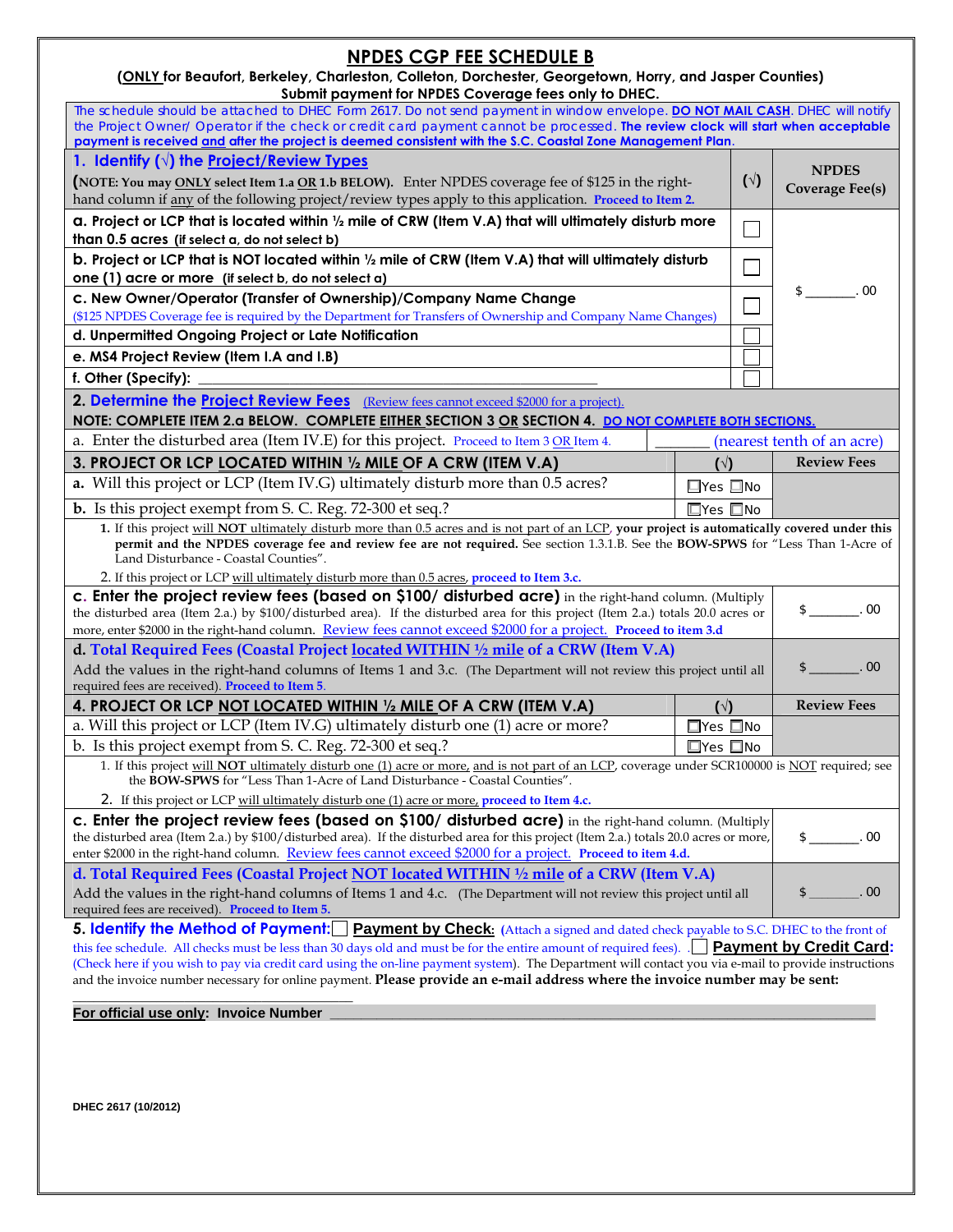#### **Instructions for Completing the Notice or Intent (NOI)**

If you are uncertain whether you need to obtain coverage under the NPDES General Permit for Stormwater Discharges from Construction Activities, SCR100000 (CGP), if you cannot access the websites listed on the NOI and instructions, or if you have any other questions, contact the Stormwater Permitting Section (**SWP**) at (803) 898-4300 or Coastal Stormwater Permitting Section (**CSWP**) at (843) 953-0200. Projects located in the S.C. Coastal Zone (**SCCZ**—Beaufort, Berkeley, Charleston, Colleton, Dorchester, Georgetown, Horry, and Jasper counties) are reviewed<br>by **CSWP**. Please see the Bureau of Water, Stormwater Permitting website (**BOW-SPW** by **CSWP**. Please see the Bureau of Water, Stormwater Permitting website (**BOW-SPWS)**: http://www.scdhec.gov/environment/water/swater/ for guidance and additional information regarding the CGP**.** 

#### **Who Must File a NOI:**

**• If S.C. Department of Transportation (SCDOT) is the Primary Permittee (Owner/ Operator), this NOI form (Form 2617) should not be used.** 

• The Owner/ Operator of a single project or larger common plan for development or sale (LCP—see item IV.G of instructions) that will ultimately disturb 1 acre or more (all counties).

• In the **SCCZ**, the Owner/Operator of a single project or LCP that is located within ½ mile of a coastal receiving water (CRW) (See item V.A of the instructions) and will ultimately disturb more than 0.5 acres.

• See the **BOW-SPWS** for "Less Than 1-Acre of Land Disturbance - Non-Coastal Counties" and "Less Than 1-Acre of Land Disturbance - Coastal Counties".

#### **Where to File:**

See the **BOW-SPWS** for a current list of the areas that are reviewed by Municipal Separate Storm Sewer System (MS4) operators and entities that have delegated review authority. For projects in these areas, the initial submittal should be made to the MS4 operator; if initial submittal is made to DHEC for projects in these areas, the review process may be delayed. Please contact the appropriate entity for additional information and requirements; for example, the MS4 operator may require that a different application form be submitted. If a project crosses jurisdictional boundaries (e.g., sewer line in Greenville County and the city of Mauldin), then submittals to all appropriate MS4 operators, delegated entities, and DHEC must be coordinated.

| <b>Projects Located in the SCCZ</b>          | <b>All Other Areas</b>               |
|----------------------------------------------|--------------------------------------|
| S.C. DHEC—Bureau of Water                    | S.C.DHEC—Bureau of Water             |
| <b>Coastal Stormwater Permitting Section</b> | <b>Stormwater Permitting Section</b> |
| 1362 McMillan Ave., Suite 400                | 2600 Bull Street                     |
| <b>Charleston, S.C. 29405</b>                | Columbia, SC 29201-1708              |

#### **Submittal Package for SWP and CSWP:**

• **When DHEC performs a full technical review**, you must include the original, signed NOI form, appropriate fee schedule (A or B) with required fees, one (1) copy of the Comprehensive Stormwater Pollution Prevention Plan (C-SWPPP), and one (1) copy of all other supporting documentation with the initial submittal**.** For projects in the **non coastal counties** disturbing **greater than or equal to 1 acre and less than or equal to 2 acres**, one (1) copy of the C-SWPPP and one (1) copy of supporting documentation can be submitted with the initial submittal. In the **SCCZ**, applications for Coastal Zone Consistency certification are to be filed with requests for NPDES construction coverage and will then be routed internally to the Office of Ocean and Coastal Resource Management (**OCRM**) for review. OCRM submittal requirements can be located at: http://www.scdhec.gov/environment/ocrm/czc.htm

• **When a regulated MS4 or entity implementing Regulation 72-300 performs the technical review,** you must include a copy of the MS4 approved NOI form or MS4 approved application, the \$125 NPDES fee, and one (1) copy of the MS4 approval. In the **SCCZ**,applications for Coastal Zone Consistency certification are to be filed with requests for NPDES construction coverage and will then be routed internally to **OCRM** for review.

• **For projects ultimately disturbing more than 1 acres**, the checklist must be completed and attached when DHEC reviews your C-SWPPP. In the **SCCZ**, for projects ultimately disturbing more than 0.5 acres and located within 1/2 mile of a CRW, the checklist must be completed and attached. See **BOW-SPWS** for the most current version of the checklist. If this project will **NOT** ultimately disturb more than 0.5 acres (Coastal Counties) or more than 1.0 acre (Non-Coastal Counties) AND is not part of an LCP, **your project is automatically covered under this permit and the NPDES coverage fee and review fee are not required.** See the **BOW-SPWS** for "Less Than 1-Acre of Land Disturbance - Coastal Counties AND "Less Than 1-Acre of Land Disturbance – Non-Coastal Counties. • **For Modification projects where DHEC performs a technical review**, see Section I of the instructions and Form B. Complete the applicable sections of the NOI Form. Complete the Form B Checklist. Submit an original, signed NOI form, appropriate

fee schedule (C) with required fees, one (1) copy of SWPPP revisions, and one (1) copy of all other supporting documentation**,** including necessary engineering calculations. **No review clock is required for Modification reviews**.

**Authorization to discharge is granted based on the timeframes specified in the table below. For project sites located in the SCCZ, the timeframes provided below do not commence until a Coastal Zone Consistency determination has been issued for the site.** 

| Review Type                                                           | <b>Allotted Review Time Frame</b>                                   |
|-----------------------------------------------------------------------|---------------------------------------------------------------------|
| Regulated MS4 or entity implementing Regulation<br>72-300             | 7 business days of DHEC receipt of a complete NOI and fee payment.  |
| DHEC (when construction site is subject to State C-<br>SWPPP reviews) | 20 business days of DHEC receipt of a complete NOI and fee payment. |

#### **S. C. Coastal Zone (SCCZ) Requirements:**

For projects that are located within 1/2 mile of a CRW and involve greater than 0.5 acres of land disturbance, a registered engineer, landscape architect, or Tier B surveyor must prepare, amend when necessary, certify, and stamp the C-SWPPP as required and allowed by the qualified individual's respective act and regulations. Regulation 72-307(C)(5)(g) establishes additional requirements for projects located in the **SCCZ**. The additional water quality measures are outlined in Chapter III, Section XIII of the South Carolina Coastal Zone Management Program, as refined available at http://www.scdhec.gov/environment/ocrm/czmp.htm **DHEC 2617 (10/2012)**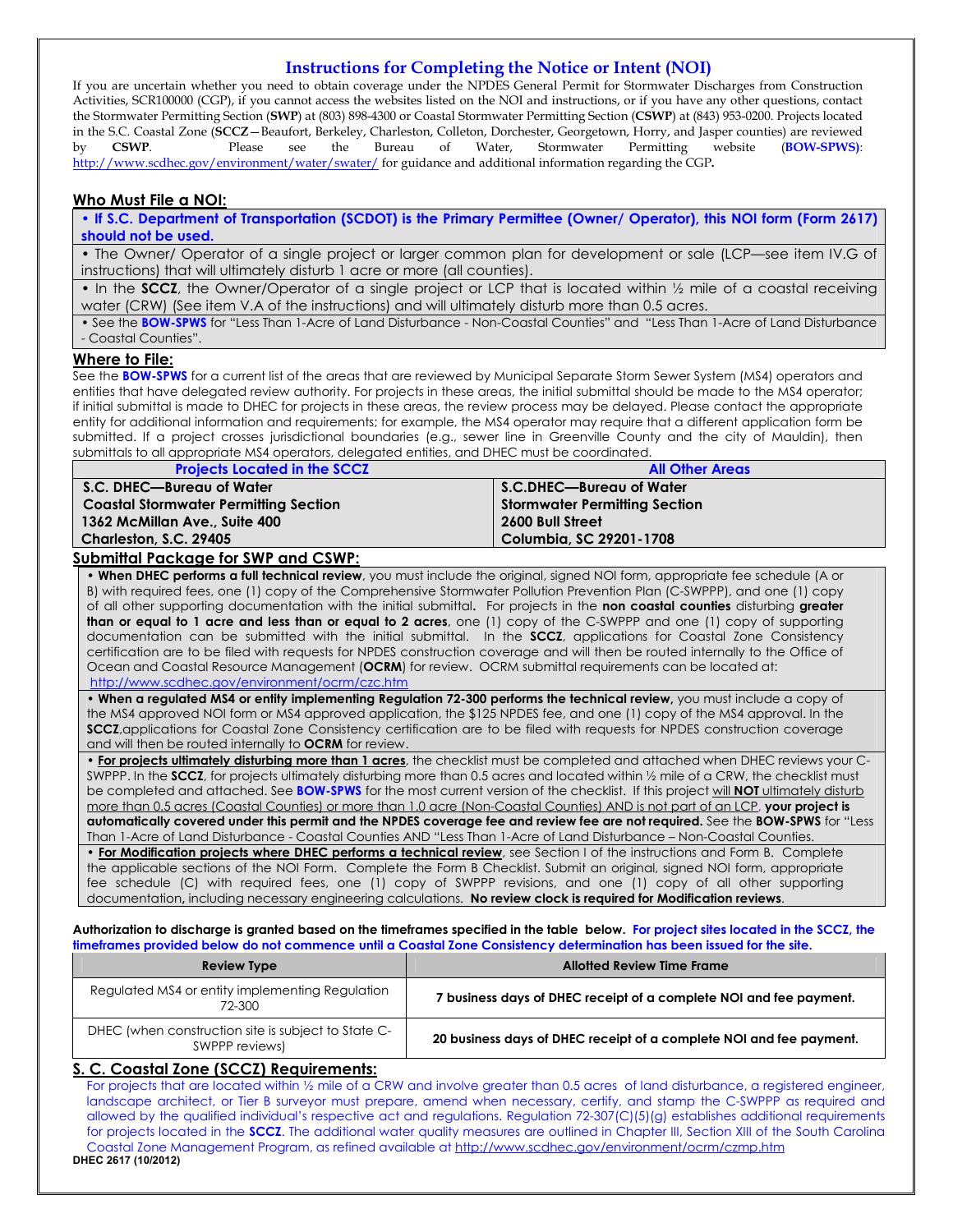#### **Fee Schedules:**

Make sure to answer all applicable questions on the appropriate Fee Schedule. **Complete Fee Schedule A for Non-Coastal projects; Schedule B for Coastal projects. Attach Form A, as required, for Transfer of Ownership. Attach Form B for major modifications to a prior approved project with Fee Schedule C if DHEC reviews your modification**.

### **Office Mechanics and Filing:**

The original NOI form for projects located outside of MS4 areas and supporting documentation will be kept in the Central Office files (hard copy or digitized copy) in accordance with the Retention Schedule. **Date:** Enter today's date.

- **Project/Site Name:** The Project/ Site Name should be a unique or distinguishing name (e.g., not Proposed Subdivision). **NOTE**: DHEC must be notified in writing if the Project/ Site Name changes.
- **County:** If the project is in multiple counties, list the county in which the majority of the site is located. If part of the project is in the **SCCZ**, then list the coastal county in which the majority of the site is located and submit the project to **CSWP**; see the "Where to File" section. List the other counties in which the site is located in the C-SWPPP.
- **Prior Approved NPDES Permit Number (Major Modification or Change of Information Only):** Provide the NPDES permit number (SCR number)or File Number previously assigned to the project or LCP.
- **Expedited Review Program (ERP):** For additional information about ERP, see the ERP website http://www.scdhec.gov/environment/water/swater/expeditedReview.htm. DHEC will notify the Project Owner/ Operator if the project is selected for review in the ERP. There are additional required fees for participation in this program; these ERP fees should not be submitted until DHEC has notified the Project Owner/ Operator that the project was selected for participation in the ERP. **In the SCCZ, please note that projects impacting Geographic Areas of Particular Concern (GAPCs) and/or wetlands may not eligible for participation. Consult OCRM staff.**
- **I. Notice of Intent (NOI) Application Type(s)** (See Section 2.4 of CGP for submission deadlines and notification requirements)
	- A. **Project (Application) Type** Select **ALL** applicable application types that best describe your project or application. Section 2 of the Construction General Permit (CGP) may be reviewed for further information on each type of application listed in this section. As an example, if your project is one that is a new startup, then "New Project" should be selected. If your project is a new startup that will be located in Beaufort County, that will also be expedited, then "New Project", "OCRM Project Review", and "Expedited Review Program" should each be selected to describe your application. To determine if the project design is considered to be above regulatory requirements or Low Impact Development, see the "Expedited Review Standard Operating Procedures" document. If **none** of the application types listed in this section apply or clearly define the intent of your project, select "Other" and provide specific details that clearly describe the intent of your NOI application.

**NOTE:** DHEC must be notified in writing within fourteen (14) business days of a new Owner (person, lending institution, government institution, etc.) taking title to or ownership of a prior approved ongoing NPDES construction project/site. A new Property Owner must complete all applicable sections of Form A (Transfer of Ownership) and submit this form to the Department or respective MS4 with the NOI application. Written notification is also required when the Owner or Developer's company name changes for a prior approved construction permit.

**NOTE**: Major Modifications allowed by the Department are listed in Section 3.1.7 of the CGP. If your project is a major modification, complete Form B, Fee Schedule C, and applicable sections of the NOI per directions identified on Form B. Please note that Section V (Waterbody Information) of the prior approved NOI must be reviewed for changes prior to submitting any modification request to the Department. If changes have occurred, identify as Change of Information on the NOI form and provide the revised information in this section. Attach a detailed Narrative and revised C-SWPPP documents to the major modification request.

**A. MS4 Reviewer and MS4 Operator -** If this project is located inside a Municipal Separate Storm Sewer System (MS4) and must be reviewed and approved by a MS4 entity prior to submission to DHEC, then select "MS4 Project Review" as application type in Item A and provide the names of the entities that will perform the review and the MS4 Operator. Urbanized area boundary maps are available at http://cfpub.epa.gov/npdes/stormwater/urbanmapresult.cfm?state=SC. See the following website for information about MS4s: http://www.scdhec.gov/environment/water/swnsms4.htm. Note: Some MS4s have increased their review jurisdiction boundaries beyond the original urbanized area map. Please confirm with the appropriate MS4 regarding review jurisdiction.

#### **II. Primary Permittee Information**

Identify whether the Primary Permittee is a person or a company. If a company, identify if it is a lending institution or government entity. Provide the Employer Identification Number (EIN) as established by the U.S. Internal Revenue Service for the company. The EIN is commonly referred to as the taxpayer ID. If the company does not have an EIN (e.g., single member LLC, sole proprietorship). **DO NOT list a Social Security number**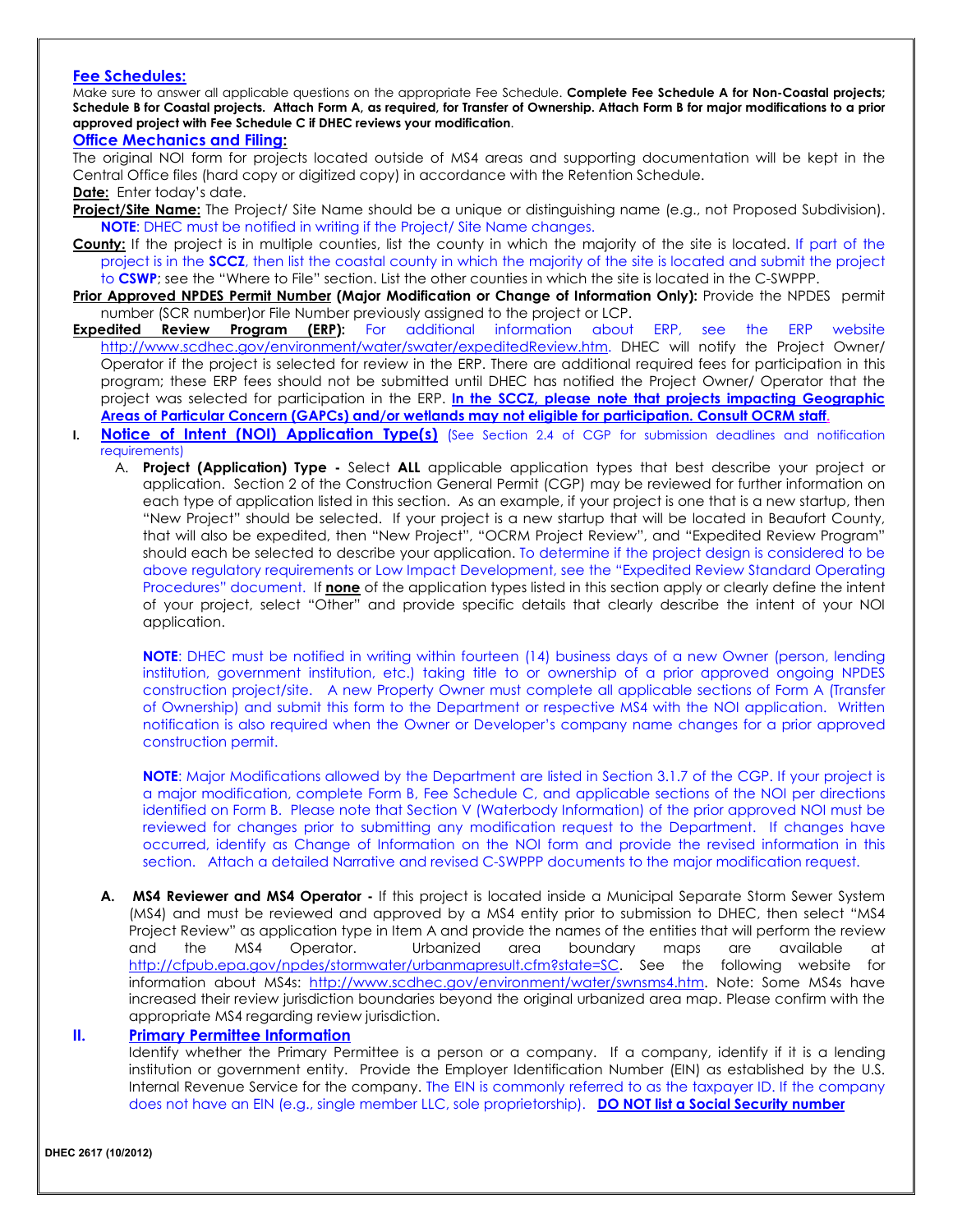- **A. Primary Permittee Name** Provide the complete, legal name of the person or entity (company) that will be the Primary Permittee (Owner/Operator, O/O) for the project. If a person, provide the Title or Position. If a company, provide the complete, legal name of the company. Do not list the D/B/A (Doing Business As) name. **NOTE: If S.C. Department of Transportation (SCDOT) is the O/O, this NOI form (Form 2617) should NOT be used.**  Provide the complete mailing address of the person/company identified in II.A as the Primary Permittee.
- **B. Contact/ODSA Name**  Complete if different from II. A or O/O is a company. Provide the complete legal name of the person identified as the Contact or Operator of Daily Site Activities (ODSA) for the project. This can be someone other than the person that has signatory authority for the company. Often the Contact person is also referred to as the ODSA. Provide the complete mailing address for the person, other than the permittee, the Department may contact. This address can be different from the mailing address entered for the O/O.
- **C. Property Owner Name** If different from II.A or B, list the complete, legal name of the current Property Owner(s) of the site. Enter the complete mailing address for the Property Owner. **NPDES coverage will be issued to the**  Primary Permittee identified in Section II.A, not the Property Owner, unless same entity. If there are multiple Property Owners, attach additional sheets with all information requested in Section II.C.
- **III. Comprehensive Stormwater Pollution Prevention Plan (C-SWPPP) Preparer Information**
	- **A. C-SWPPP Preparer Name** Provide the name of the C-SWPPP Preparer for this project.
	- **B. Registered Professional** Identify whether the C-SWPPP Preparer is a Registered South Carolina Professional Engineer, Tier B Surveyor, or Landscape Architect. For projects disturbing more than 2 acres, the C-SWPPP preparer must be one of the listed professionals or federal government employee as described in Title 40, Chapter 22,and as required and allowed by the qualified individual's respective act and regulations. In the **SCCZ**, projects that are located within 1/2 mile of a CRW and that involve greater than 0.5 acres of land disturbance, the C-SWPPP preparer must be one of the listed professionals or federal government employee as described in Title 40, Chapter 22, and as required and allowed by the qualified individual's respective act and regulations.
	- **C. Company/Firm Name** Provide the complete, legal name of the company and S.C. Certificate of Authorization (S.C. COA number). Enter the complete mailing address. DHEC may contact the C-SWPPP Preparer via email. See the following websites for information about COA requirements for Landscape Architecture firms http://www.dnr.sc.gov/land/LandscArch/LAlicense.html and Engineering and Surveying firms http://www.llr.state.sc.us/POL/Engineers/. Enter N/A for S.C. COA if the firm is not required to have a COA.

#### **IV. Project/Site Information**

- **A. Type of Construction Activity (ies**) Select **ALL** activity types that best describe the development proposed for the site. "Institutional" includes schools and other publicly owned projects, except linear projects. "Site Preparation" includes clearing, grubbing, and grading only; no new impervious areas should be proposed if this activity type is selected. If none describe the development, then select "Other" and list the activity.
- **B.** Site Address/Location List the site address. If the site address is unknown, list the road name(s) on which the site is located, the nearest intersection, or other detailed description of the site location. List a city/town only if the site is within the city/ town limits. List zip code (if known). Provide the latitude/longitude and tax map numbers. See the following website for assistance in obtaining latitude/ longitude coordinates: http://www.epa.gov/tri/report/siting\_tool/index.htm. Latitude (from 32° to 35°) and longitude (-78° to -83°) should be for the center of the site. Minutes (') and seconds (") should be from 0 to 59. Identify the lat/long data source.
- **C. Indian Lands** Identify if this site is located on Indian lands.
- **D.** Proposed Start Date/Completion Date Provide proposed project start and completion dates.
- **E. Disturbed Area/Total Area** Enter the disturbed area for the project and the total area for the site. The disturbed areas must be **rounded to the nearest tenth of an acre**. For subdivisions, if the exact build-out is not known, the disturbed area can be estimated using the following equation: **Disturbed area= 2(Maximum Footprint of House)(# of lots) + Road/ Right-of-Way areas + Other easements/ disturbance**. **NOTE: Provide written notification if the actual disturbed area exceeds the disturbed area on the approved NOI.**
- **F. Modification Only: Change to Disturbed Area** If your modification to a prior approved project will increase or decrease the disturbed area, complete this section and see Section I of the Instructions. Enter the current approved disturbed area and proposed increase (+) or decrease (-) to the disturbed area. If no change, enter 0.0. Enter the new total disturbed area (after change). Round each entry to the nearest tenth of an acre**.**
- **G. Larger Common Plan for Development or Sale (LCP**) The plan in LCP is "broadly defined as any announcement or piece of documentation (including a sign, public notice or hearing, sales pitch, advertisement, drawing, permit application, zoning request, computer design, etc.) or physical demarcation (including boundary signs, lot stakes, surveyor markings, etc.) indicating construction activities may occur on a specific plot." [63 Federal Register No. 128, July 6, Page 6 1998, p. 36491] For example, if master calculations have been prepared and/ or submitted for an entire site, then all phases and parcels at that site would be considered part of an LCP. If the site is part of a subdivision, industrial park, commercial park, etc., then it is considered to be part of an LCP. List a unique, distinguishing LCP/ Overall Development name. This name should not reference a specific phase. This LCP/ Overall Development name should also be listed on all NOIs for future projects that are part of this LCP, including subsequent phases. Check the box if this is the first phase of the LCP. List the previous state permit/ file number and previous NPDES coverage number if applicable. (**DO NOT** enter SCR100000). If not known, contact the Department for assistance.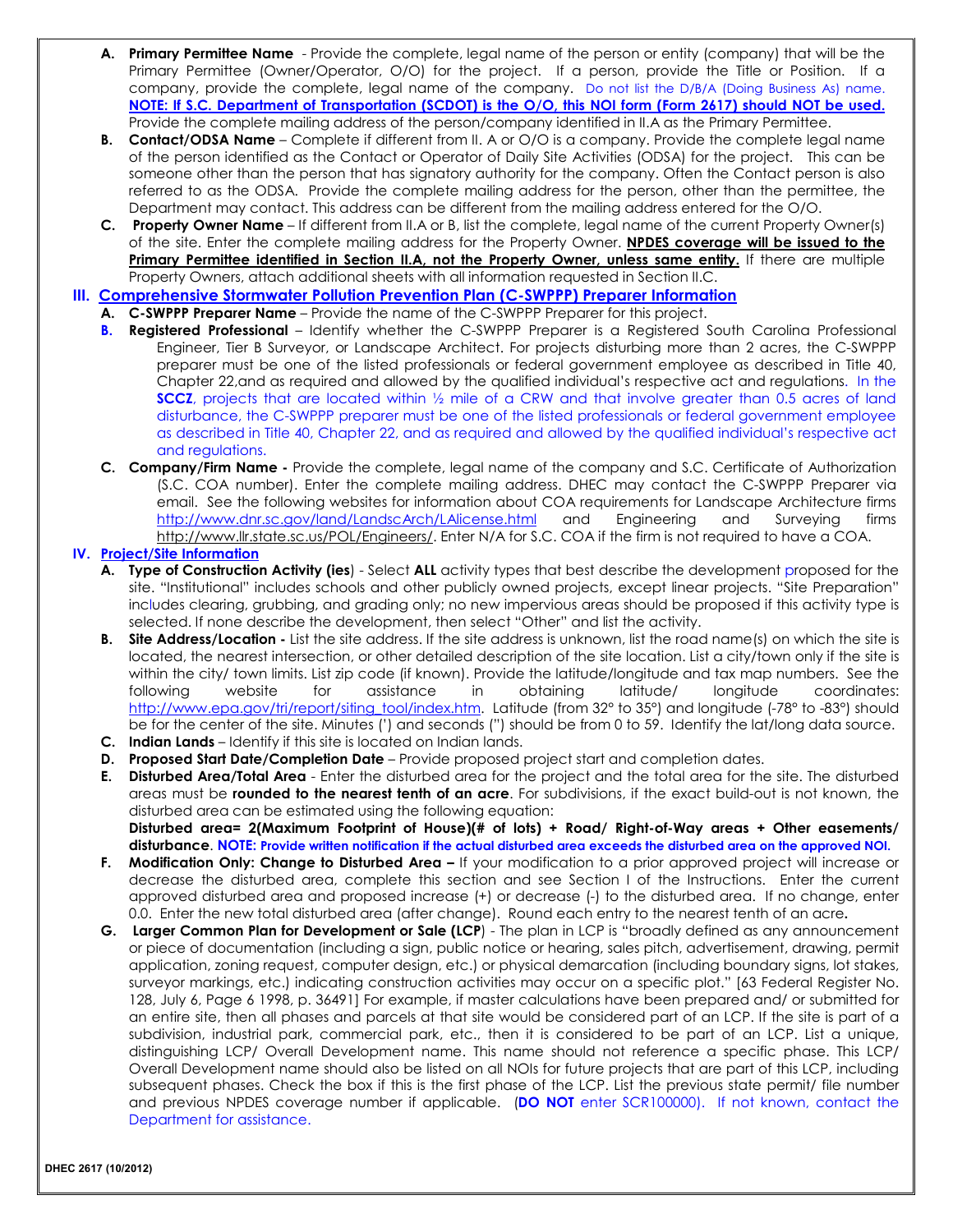- **H. Flooding Problems** Identify whether flooding problems exist on the site, or downstream or adjacent to the site. If yes, provide detailed explanation of the extent and impact in your C-SWPPP. **NOTE:** All C-SWPPP applications must include a Floodway Map/FEMA Flood Insurance Map (See Checklist) with an outline of the project boundary on the map. **NOTE:** The Department does not regulate the placement of fill in floodplains. Contact local city or county official.
- **I. Active S. C. DHEC Warning Notice/Notice to Comply/Notice of Violation** Select yes if DHEC has issued a Warning Notice, Notice to Comply, or Notice of Violation for the site or any site within the LCP. Provide additional information about the Notice (e.g., Order number) and a copy of correspondence with DHEC regarding the Notice in your C-SWPPP.
- **J. State and Federal Environmental Permits or Approvals** List relevant state and federal permits applied for. See §122.21(f) of S.C. Regulation 61-9 http://www.scdhec.gov/environment/water/regs/r61-9.pdf for a list of permits, approvals, and programs that should be considered. If inaccurate, NPDES coverage may be invalid.
- **K. Waiver(s)** Identify any waivers requested for your project or construction site. Provide details and required justifications in the C-SWPPP.

#### **V. Waterbody Information**

#### **A. Receiving Waterbody(s) (RWB) Information**

- **1.** The **Nearest** receiving waterbody (RWB) is the nearest Waters of the State (WoS). See definition in §122.2 of S.C. Regulation 61-9 - http://www.scdhec.gov/environment/water/regs/r61-9.pdf to which the site's stormwater discharges will drain. The nearest RWB must be listed in reference to a named waterbody, if the RWB is unnamed. For example, if the site's stormwater discharges drain to a stream on the site, then the nearest RWB would be the stream. If the stream is not named, then determine the nearest named waterbody (e.g., Grove Creek) into which the stream will flow and list the nearest RWB as a tributary to the named waterbody (e.g., Tributary to Grove Creek). Then, the **Next Nearest** named RWB would be Grove Creek. If the site's stormwater discharges drain to multiple waterbodies, then list all such waterbodies; attach additional sheets, if necessary.
- **2.** Provide the **distance**, in feet to each receiving waterbody.
- **3.** Provide the **classification** for each named waterbody. See S.C. Regulation 61-69 (http://www.scdhec.gov/environment/water/regs/r61-69.pdf) for a list of classifications of waterbodies within S.C. If the nearest RWB is unnamed, then search the document for the nearest named RWB. If the nearest, named RWB is not listed, then continue searching the document for the next, named waterbody, proceeding downstream from the site. For example, a site in Anderson County drains to a tributary of Hornbuckle Creek, then to Hornbuckle Creek, then to Middle Branch, and then to Brushy Creek/ Big Brushy Creek. First, search the document for Hornbuckle Creek, then Middle Branch, then Brushy Creek. Because there are 3 listings for Brushy Creek, the next, named waterbody (Saluda River) must be determined. Note that the county for this record for Brushy Creek is listed as Pickens because the headwaters of Brushy Creek are in Pickens County. The classification of the tributary to Hornbuckle Creek is "FW—Freshwaters".
- **4. SCCZ Only:** Provide the **Coastal Receiving Water (CRW)** to which the site's stormwater discharges will drain. This distance is used to determine permitting requirements. Coastal Receiving Water is defined as *a receiving water body as defined in the Policies and Procedures of the South Carolina Coastal Zone Management Program, updated July 1995. This includes all regularly tidally influenced salt and fresh water marsh areas, all lakes or ponds which are used primarily for public recreation or a public drinking water supply, and other water bodies within the coastal zone, excluding wetlands, swamps, ditches and stormwater management ponds which are not contiguous via an outfall or similar structure with a tidal water body.*

#### **5.** Provide the distance, in feet to the CRW. **Classification of RWB is not applicable for CRW.**

- **B. Waters of the U. S. /State Information** (See Section 2.6.2 thru 2.6.6 of the CGP)
	- 1. Complete the "**On the Site**?" column for items a-d. If yes is selected for that column, then the next 3 columns must be completed. If there are other waters of the U.S./ State (WoS) on the site not listed in items a and b (e.g., stream, river, lake, pond), then list those in item c. Jurisdictional wetlands are under ACOE jurisdiction.
	- 2. **Delineation** means identification by U.S. Army Corps of Engineers (USACOE) or wetlands consultant. Also, see the checklist for information about delineation requirements. If there are WoS within 100' of the disturbed area that were not delineated/identified, then explain this in the narrative; this includes WoS that are not on the project site but are within 100' of the disturbed area. **For Direct Critical Area in the SCCZ,** delineation means identification by OCRM or wetlands consultant. OCRM staff may require identification of Direct Critical Area by OCRM staff as part of its Coastal Zone Consistency review.
	- 3. **Impacts** If construction activities will occur in and/ or will impact WoS, then select yes for "Impacts?"
	- 4. **Amount of Impacts** List the amount of impacts to WoS. Provide an additional, separate plan sheet that shows all WoS on the site and the impacted areas. If there are proposed impacts to WoS, please contact USACOE (866-329-8187) and S.C. DHEC Water Quality Certification, Standards & Wetlands Programs Section (803-898-4300) to determine additional requirements before submitting this NOI. In the **SCCZ**, also contact S.C. DHEC OCRM Wetlands Section (843-953-0200). **Please note that it is the Project Owner/ Operator's responsibility to ensure that all WoS are shown and identified in the C-SWPPP. See Sections 2.6**
	- **6. If yes for impacts in B.3**, **describe each impact and activity, and list all permits** (e.g., U.S. Army Corps of Engineers (USACOE) Nationwide Permit, DHEC General Permit) and certifications that have been applied for or obtained for each impact. Describe the activity(s), whether the impact is permanent or temporary, and any other relevant information. Provide a copy of all permits and certifications for and correspondence with USACOE and DHEC for the impacts. Include all plats referenced in the permits or correspondence.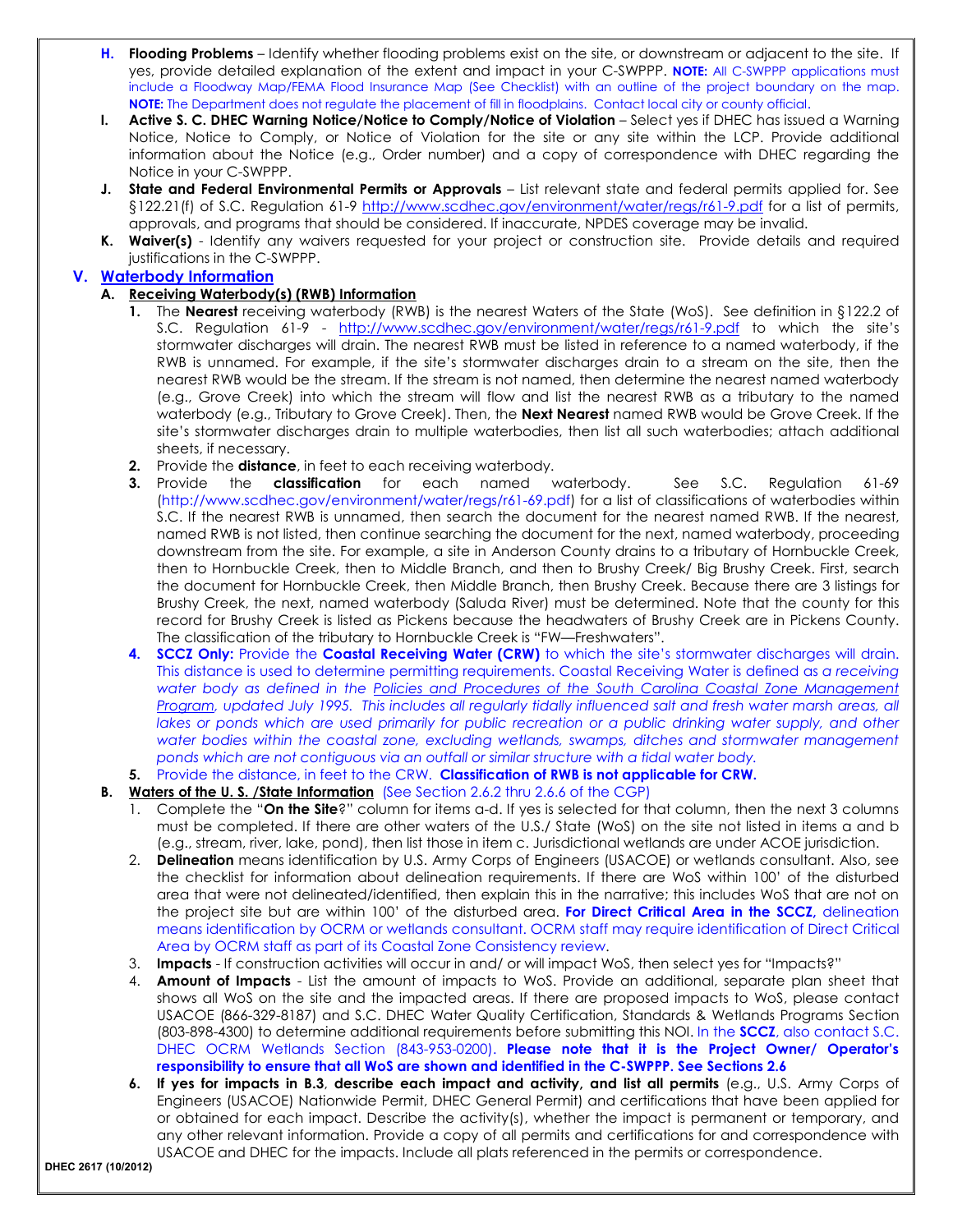#### **C. S. C. Navigable Waters (SCNW) Information**

- 1. **Are SCNW on the site?** See http://www.scdhec.gov/environment/water/navwater.htm for the definition of SCNW and other information related to SCNW. Or, contact S.C. DHEC Water Quality Certification, Standards & Wetlands Programs Section at (803) 898-4300 for assistance determining the navigability of the waters on your site or with questions related to SCNW. **If yes to C.1,** list the **name of the SCNW**. If the SCNW is not named, then provide a description that references the nearest, named waterbody (e.g., tributary to Grove Creek). **If no to C.1,** do not complete questions C.2 thru C.3 of this section.
- 2. If yes to C.1 and construction activities proposed by your project will cross over or occur in, under, or thru the SCNW, describe SCNW activities (e.g., road crossing, sub-aqueous utility line, temporary or permanent structures, etc.). This includes temporary and permanent crossings with roads, utility lines, etc.
- 3. Identify permits providing SCNW Activity(ies) coverages for your site.
	- a. Identify proposed activities covered under a DHEC General Permit or other DHEC permit. Identify permit number(s) and corresponding activities covered under each. See the following website for a list of DHEC General Permits for activities in some SCNW: http://www.scdhec.gov/environment/water/docs/gp/gp.xls. See the "Notes" column to determine what types of activities are covered under each permit.
	- b. Identify **USACOE 404 Permit or 401 Certification** issued for the site. Identify permit number(s) or certification(s) and corresponding activities covered under each.
	- c. If applicable, identify the date the **SCNW permit** was applied for. Identify whether the permit applied for will cover ALL activities listed in C.2 of some activities listed in C.2. List covered activities.
	- d. If a **SCNW permit** has NOT already been applied for or issued for all of the activities in SCNW for this site, then those activities and conditions can be addressed during the review of the C-SWPPP, and a separate State Navigable Waters permit is not required. **Provide an additional plan sheet with plan and profile views (drawn to scale) of SCNW and associated activities; include activities description on the plan sheet.**

#### **D. Impaired Waterbodies Information (Section 3.2.12)**

**NOTE:** The TMDL, 303(d), and Non-Point Source water quality tool is a mapping system showing detailed information on WQMS locations, water quality status, and much more. The tool is available at the following website along with instructions for using the tool: http://www.scdhec.gov/environment/water/tmdl/.

**In the SCCZ**, list the nearest upstream and downstream DHEC WQMS(s) and corresponding waterbody(ies). Additionally, shellfish stations only monitor for Fecal coliform bacteria. Include both the nearest shellfish monitoring station(s) and full WQMS(s) on the NOI for both upstream and downstream locations when shellfish monitoring stations are present. If a shellfish monitoring site is not present then you only need to list the full WQMS(s). When a shellfish monitoring station is present, everything but Fecal coliform bacteria needs to be assessed at the full WQMS(s). Shellfish monitoring stations begin with numbers and full WQMS(s) begin with letters.

#### **1. 303(d) Listed Impaired Waterbodies**

- a. List the **nearest SCDHEC Water Quality Monitoring Station(s)** to which the site's construction stormwater discharges will drain and its **corresponding waterbody**. See the following website for the most current 303(d) List for Impaired Waters and related information: http://www.scdhec.gov/environment/water/tmdl/. **NOTE: DHEC has determined that construction SW discharges are expected to contain pollutants causing the following impairments: TURBIDITY, BIO (Macroinvertebrate), TP (Total Phosphorus), TN (Total Nitrogen), Chlorophyll-a, and FC (Fecal coliform) in Shellfish Harvesting Waters in the SCCZ.** Carefully evaluate whether the site's construction SW discharges will contain any pollutants causing other impairments not explicitly listed above. You should also consider previous land uses at the site in answering this question. For example, if the previous land use was a copper processing facility and the impairment at the nearest WQMS is copper, then you should carefully evaluate whether the site's construction SW discharges would contain copper.
- b. Identify whether this **WQMS is listed on the most current 303(d) List**. The 303(d) list is available in Microsoft Excel and Adobe Reader formats. WQMS locations are available for each watershed at the website provided in 1.a as well using the **TMDL, 303(d), and Non-Point Source water quality tool**. To search the 303(d) list to determine whether a WQMS is listed, select "Edit" from the top toolbar of your web browser. Then, select "Find". Enter the WQMS exactly as listed on the map and hit enter. **If none of the WQMS(s) are found, then select "No" and proceed to item V.D.2 (TMDL Impaired Waterbodies**). **If any of the WQMS(s) are found, then select "Yes" and proceed to item c.**
- c. **If yes for b,** list the impairment(s) or pollutants identified as cause(s) of the impairment (see last column labeled "CAUSE") for the WQMS(s) and proceed to item **d**.
- d. Identify whether the site's stormwater discharges contain any pollutants causing the impairment(s). **If no for d, proceed to item V.D.2 (TMDL Impaired Waterbodies). If yes to d and the receiving water is listed on the most current 303(d) List of Impaired Waters** for a sediment or a sediment-related parameter, BIO (macroinvertebrate), turbidity, Total Phosphorous, Total Nitrogen, Chlorophyll-a, or Fecal coliform in Shellfish Harvesting Waters in the SCCZ. You must carefully evaluate all selected BMPs and their performance to ensure that the construction site's Stormwater discharges will not contribute to or cause a violation of water quality standards. **If yes for d and the disturbed area is less than 25 acres**, include an evaluation of the Best Management Practices (BMPs) proposed for the site as described in Section 3.2.12.B(I) of the CGP in the C-SWPPP. **If yes for d and the disturbed area is greater than or equal to 25 acres**, then provide a written qualitative and quantitative assessment of the BMPs proposed in the C-SWPPP for the site as